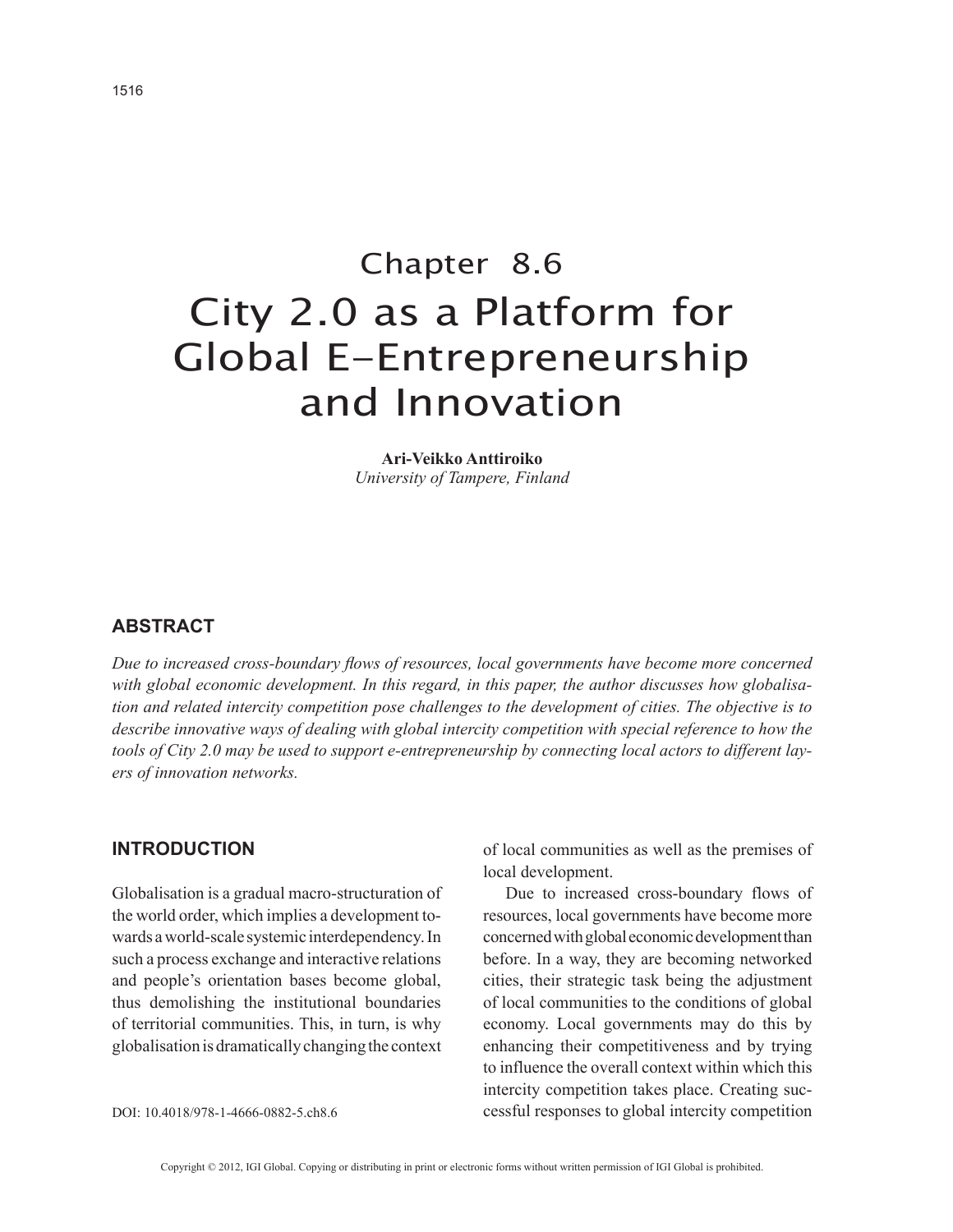poses a challenge to urban governance, strategic positioning, innovativeness and sustainability (Anttiroiko, 2009c).

This paper focuses on how globalisation and related intercity competition pose challenges to the development of cities. The objective is to describe innovative ways of dealing with global intercity competition with special reference to the idea of City 2.0. Special attention is paid to the utilisation of Web 2.0 applications in global innovation networking.

# **URBAN RESPONSE TO GLOBALISATION**

One of the manifestations of globalisation is that the number of countries promulgating favourable policies towards foreign direct investment (FDI) has skyrocketed since the early 1980s; hence the number of candidate locations for businesses has increased exponentially (Douglas, 2002, p. 56). Another sign of this trend is that the relocations of factories from Western and Northern Europe and the USA to low-cost countries have become daily news (e.g., Collins & Brainard, 2006; Markusen, 2005).

There are two fundamentally different ways of responding to this challenge: to increase the competitiveness of a local community or to affect the very condition within which these intercity relations are determined and regulated. In other words, local response to globalisation has two paradigmatic forms and arenas: (a) competitive development-oriented responses in a dynamic environment of economic competition by which cities attract values of global flows and local businesses produce products and services for global markets, and (b) collaborative welfare-oriented responses in an institutionalised environment, which are needed to promote solidarity and sustainability from the local to the global level as a joint effort of local governments and other public agencies. It goes without saying that it is more

difficult to realise transnational solidarity than to pursue local development policies that aim at benefitting an individual urban community (Anttiroiko, 2009c).

# **CITY 2.0 AS AN URBAN DIMENSION OF WEB 2.0**

## **Remarks on the Web 2.0 Trend**

The core service of the Internet, the World Wide Web (WWW), emerged in the 1990s essentially as the global publication and exchange network dominated by professional and business organisations. In the 2000s new forms of online communities, social networking and content sharing started to change the logic of the use of this global network. These new forms became known as Web 2.0, a concept launched by consultants aspiring to map out the then new trends revolving around the Internet. The term appeared for the first time at the Web 2.0 conference held in 2004 (O'Reilly, 2005).

Web 2.0 refers to the second generation of Web-based communities, networks and hosted services, which facilitates interaction between users. It does not refer to technology as such – i.e., a new technological version of WWW – but rather to the way software developers and end-users use the Web. Web 2.0 applications are illustrated in Figure 1. We focus here on two basic forms of social network services (SNS), which are relevant from a network perspective: profile-based SNS and content-based SNS.

*Social networking* is about the building and functioning of online social networks for people who share an interest in creating connections and sharing content. These networks are facilitated by hosted services known as social network services (SNS), which can be broadly defined as *"Internet- or mobile-device-based social spaces designed to facilitate communication, collaboration and content sharing across networks of contacts"* (digizen.org, 2008). Most SNSs are